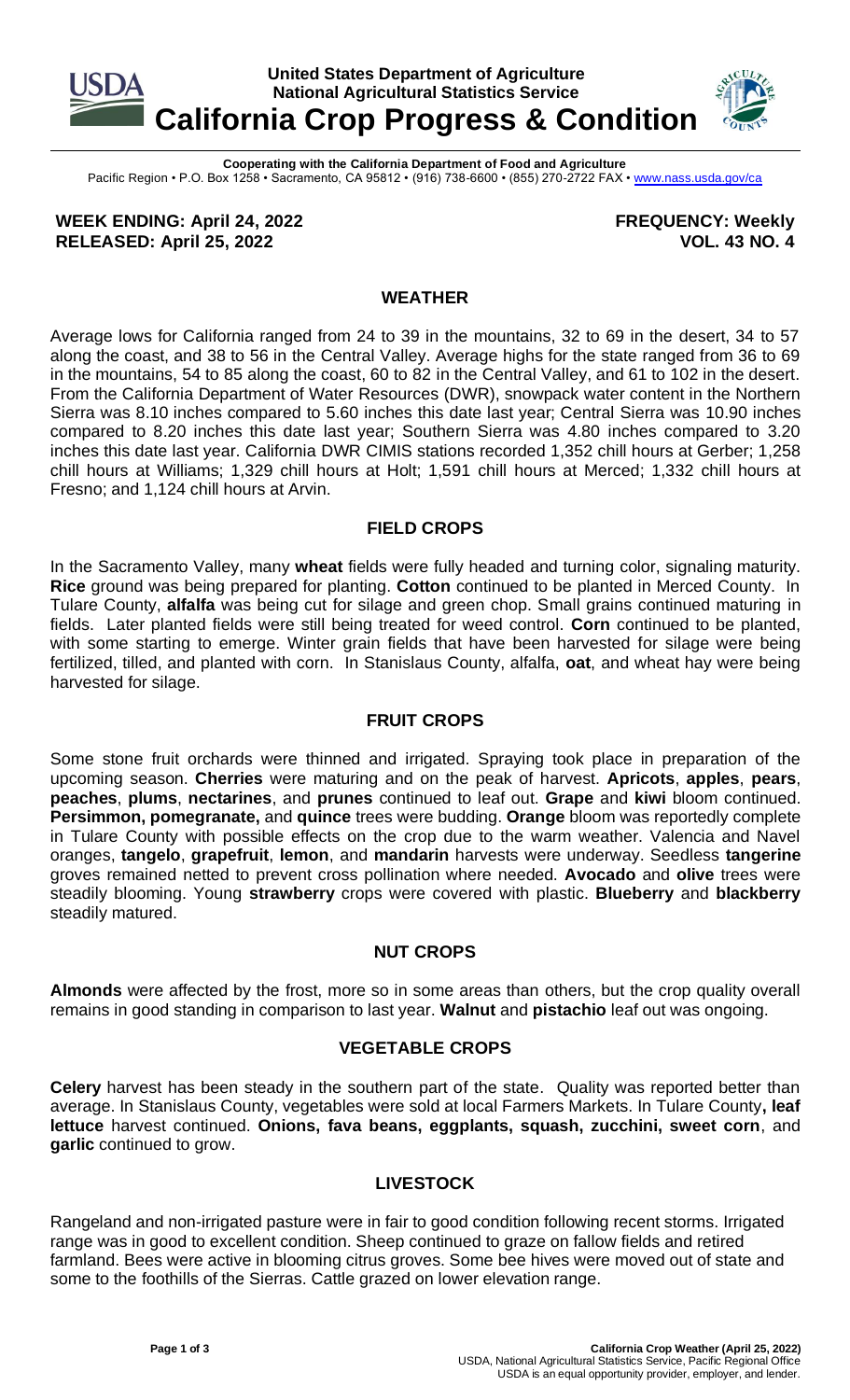**NOTICE:** USDA NASS has changed the base temperature used to calculate growing degree days (found in the table below) from 60 °F to 50 °F.

| <b>CALIFORNIA CROP WEATHER - WEEK ENDING APRIL 24, 2022</b> |                                    |                                          |           |                                                                    |                            |                                  |                                      |                                   |                         |                               |                             |
|-------------------------------------------------------------|------------------------------------|------------------------------------------|-----------|--------------------------------------------------------------------|----------------------------|----------------------------------|--------------------------------------|-----------------------------------|-------------------------|-------------------------------|-----------------------------|
|                                                             | <b>TEMPERATURE</b>                 |                                          |           | <b>GROWING</b><br><b>DEGREE DAYS</b><br>AT 50 ºF BASE <sup>1</sup> |                            | <b>RAIN</b><br>DAYS <sup>2</sup> | <b>PRECIPITATION 3</b>               |                                   |                         |                               |                             |
| <b>STATIONS</b>                                             | Average                            |                                          |           |                                                                    | This<br>Year               | Normal<br>Year <sup>4</sup>      | This<br>Season                       | This<br>Week                      | This<br>Season          | Normal<br>Season <sup>4</sup> | Normal<br>Year <sup>4</sup> |
|                                                             | for Week<br>Ending<br>Apr 24, 2022 | Departure<br>from<br>Normal <sup>4</sup> | High      | Low                                                                | Jan 1 -<br>Apr 24,<br>2022 | Jan 1 -                          | Oct 1 -<br>Apr 24, 2022 Apr 24, 2022 | Week<br>Ending<br>Apr 24,<br>2022 | Oct 1 -<br>Apr 24, 2022 | Oct 1 -<br>Apr 24             | Oct 1 -<br>Sept 30          |
|                                                             |                                    | - - Degrees Fahrenheit - -               |           |                                                                    | - - Number - -             |                                  | - - Days - -                         | - - Inches of Precipitation - -   |                         |                               |                             |
| <b>North Coast</b>                                          |                                    |                                          |           |                                                                    |                            |                                  |                                      |                                   |                         |                               |                             |
| Eureka WFO                                                  | 49                                 | $-2$                                     | 61        | 39                                                                 | 83                         | 27                               | 87                                   | 1.40                              | 22.43                   | 36.49                         | 40.61                       |
| Ukiah                                                       | 53                                 | $-4$                                     | 77        | 37                                                                 | 430                        | 256                              | 56                                   | 0.63                              | 18.46                   | 32.80                         | 35.07                       |
| Santa Rosa                                                  | 54                                 | $-3$                                     | 75        | 34                                                                 | 428                        | 293                              | 55                                   | 0.70                              | 25.43                   | 31.78                         | 34.00                       |
| Napa State Hospital                                         | 54                                 | -2                                       | 73        | 35                                                                 | 311                        | 273                              | 47                                   | 0.51                              | 17.72                   | 18.98                         | 20.36                       |
| <b>Central Coast</b>                                        |                                    |                                          |           |                                                                    |                            |                                  |                                      |                                   |                         |                               |                             |
| San Francisco                                               | 59                                 | $\mathbf{1}$                             | 68        | 45                                                                 | 623                        | 527                              | 42                                   | 0.43                              | 18.13                   | 18.77                         | 19.77                       |
| San Jose                                                    | 60                                 | $\mathbf{1}$                             | 77        | 42                                                                 | 705                        | 558                              | 32                                   | 0.17                              | 7.30                    | 12.67                         | 13.58                       |
| Salinas                                                     | <b>NA</b>                          | <b>NA</b>                                | <b>NA</b> | <b>NA</b>                                                          | <b>NA</b>                  | 514                              | <b>NA</b>                            | <b>NA</b>                         | <b>NA</b>               | 11.94                         | 12.66                       |
| Monterey                                                    | 57                                 | $\mathbf{1}$                             | 71        | 41                                                                 | 663                        | 493                              | 39                                   | 0.22                              | 10.63                   | 15.39                         | 16.36                       |
| Paso Robles                                                 | 57                                 | $-1$                                     | 83        | 37                                                                 | 528                        | 313                              | 24                                   | 0.18                              | 8.72                    | 11.59                         | 12.24                       |
| <b>Sacramento Valley</b>                                    |                                    |                                          |           |                                                                    |                            |                                  |                                      |                                   |                         |                               |                             |
| Redding                                                     | 57                                 | -4                                       | 80        | 40                                                                 | 733                        | 401                              | 52                                   | 0.88                              | 17.89                   | 29.97                         | 33.70                       |
| <b>Red Bluff</b>                                            | 58                                 | $-3$                                     | 81        | 43                                                                 | 727                        | 422                              | 42                                   | 0.23                              | 11.93                   | 20.90                         | 23.25                       |
| Orland                                                      | 56                                 | -5                                       | 74        | 38                                                                 | 790                        | 439                              | 39                                   | 0.06                              | 11.19                   | 19.35                         | 21.52                       |
| Oroville                                                    | 60                                 | $-2$                                     | 82        | 46                                                                 | 760                        | 487                              | 44                                   | 0.60                              | 16.37                   | 23.83                         | 25.84                       |
| Marysville                                                  | 59                                 | $-2$                                     | 82        | 42                                                                 | 580                        | 423                              | 39                                   | 0.38                              | 8.17                    | 18.53                         | 20.21                       |
| Sacramento                                                  | 59                                 | $-1$                                     | 80        | 43                                                                 | 563                        | 387                              | 39                                   | 0.06                              | 13.66                   | 16.84                         | 18.10                       |
| San Joaquin Valley                                          |                                    |                                          |           |                                                                    |                            |                                  |                                      |                                   |                         |                               |                             |
| Stockton                                                    | 60                                 | $-2$                                     | 82        | 41                                                                 | 643                        | 541                              | 35                                   | 0.55                              | 9.75                    | 12.55                         | 13.53                       |
| Modesto                                                     | 59                                 | $-3$                                     | 80        | 44                                                                 | 624                        | 552                              | 33                                   | 0.20                              | 9.00                    | 11.27                         | 12.34                       |
| Merced Macready                                             | 60                                 | $-1$                                     | 81        | 45                                                                 | 602                        | 438                              | 28                                   | 0.39                              | 7.45                    | 10.94                         | 11.87                       |
| Madera                                                      | 59                                 | -3                                       | 80        | 43                                                                 | 570                        | 515                              | 22                                   | 0.17                              | 2.27                    | 10.02                         | 10.86                       |
| Fresno                                                      | 62                                 | $-1$                                     | 81        | 48                                                                 | 869                        | 609                              | 24                                   | 0.21                              | 6.30                    | 10.12                         | 11.05                       |
| Lemoore                                                     | 61                                 | $-1$                                     | 82        | 42                                                                 | 668                        | 500                              | 20                                   | 0.02                              | 4.03                    | 6.65                          | 7.23                        |
| Visalia                                                     | 62                                 | $\mathbf 0$                              | 79        | 45                                                                 | 743                        | 509                              | 26                                   | 0.12                              | 7.23                    | 9.63                          | 10.37                       |
| <b>Bakersfield</b>                                          | 64                                 | $\mathbf 0$                              | 82        | 50                                                                 | 864                        | 722                              | 20                                   | 0.56                              | 5.58                    | 5.93                          | 6.40                        |
| <b>Cascade Sierra</b>                                       |                                    |                                          |           |                                                                    |                            |                                  |                                      |                                   |                         |                               |                             |
| Alturas                                                     | 42                                 | -3                                       | 65        | 24                                                                 | 4                          | 0                                | 49                                   | 0.65                              | 5.89                    | 8.54                          | 11.72                       |
| Mount Shasta                                                | 43                                 | $-5$                                     | 69        | 31                                                                 | 52                         | 0                                | 63                                   | 1.55                              | 17.76                   | 33.07                         | 37.86                       |
| <b>Blue Canyon</b>                                          | 40                                 | -6                                       | 58        | 29                                                                 | 144                        | 0                                | 56                                   | 3.85                              | 61.71                   | 55.57                         | 62.80                       |
| Yosemite Valley                                             | <b>NA</b>                          | <b>NA</b>                                | <b>NA</b> | <b>NA</b>                                                          | <b>NA</b>                  | 16                               | <b>NA</b>                            | <b>NA</b>                         | <b>NA</b>               | 35.80                         | 40.65                       |
| <b>South Coast</b>                                          |                                    |                                          |           |                                                                    |                            |                                  |                                      |                                   |                         |                               |                             |
| Santa Maria                                                 | 57                                 | $\pmb{0}$                                | 75        | 43                                                                 | 605                        | 572                              | 25                                   | 0.38                              | 7.81                    | 12.68                         | 13.42                       |
| Santa Barbara                                               | 60                                 | $\boldsymbol{2}$                         | 81        | 44                                                                 | 751                        | 609                              | 25                                   | 0.29                              | 10.55                   | 16.52                         | 17.38                       |
| Oxnard                                                      | 59                                 | $\pmb{0}$                                | 85        | 48                                                                 | 919                        | 851                              | 25                                   | 0.24                              | 11.61                   | 12.34                         | 13.05                       |
| Riverside                                                   | 64                                 | $\mathbf 0$                              | 85        | 47                                                                 | 1,303                      | 992                              | 22                                   | 0.20                              | 4.83                    | 8.82                          | 9.48                        |
| Los Angeles                                                 | 62                                 | 0                                        | 85        | 53                                                                 | 1,275                      | 1,048                            | 26                                   | 0.37                              | 10.31                   | 11.65                         | 12.33                       |
| San Diego                                                   | 61                                 | $-2$                                     | 76        | 51                                                                 | 1,055                      | 1,202                            | 27                                   | 0.01                              | 6.08                    | 9.17                          | 9.87                        |
| <b>Southeast Interior</b>                                   |                                    |                                          |           |                                                                    |                            |                                  |                                      |                                   |                         |                               |                             |
| <b>Bishop</b>                                               | 55                                 | $-1$                                     | 86        | 32                                                                 | 270                        | 140                              | 12                                   | 0.00                              | 4.76                    | 4.09                          | 4.87                        |
| Daggett                                                     | 67                                 | $\pmb{0}$                                | 92        | 46                                                                 | 971                        | 755                              | 9                                    | 0.07                              | 1.09                    | 3.02                          | 3.80                        |
| Lancaster                                                   | 60                                 | $\pmb{0}$                                | 85        | 39                                                                 | 494                        | 334                              | 15                                   | 0.13                              | 3.62                    | 6.35                          | 6.86                        |
| Thermal                                                     | 75                                 | 3                                        | 102       | 51                                                                 | 1,473                      | 1,403                            | 6                                    | 0.00                              | 0.19                    | 2.37                          | 2.98                        |
| <b>Blythe</b>                                               | 75                                 | $\mathbf 2$                              | 99        | 56                                                                 | 1,600                      | 1,488                            | 5                                    | 0.00                              | 0.28                    | 2.51                          | 3.58                        |
| Imperial                                                    | 73                                 | $\mathbf{1}$                             | 99        | 50                                                                 | 1,519                      | 1,468                            | $\overline{2}$                       | 0.00                              | 0.06                    | 1.86                          | 2.39                        |

<sup>1</sup> Previously labeled as growing degree hours. The column title was corrected in the Sept 27, 2021 report. Additionally, degree days were previously calculated using a base of 60 degrees. The base temperature was changed to 50 degrees in the April 4, 2022 report.

<sup>2</sup> Total number of days with precipitation events this season.

3 Rain or melted snow/ice.

4 Normal periods 1990-2020 used in departure from normal calculations.

Data retrieved from NOAA and NWS. Calculated by USDA NASS. All rights reserved.

### **Reservoir Data from the California Department of Water Resources**

|                       |           |                | April 24, 2022         | This Date Last Year   |                |                               |
|-----------------------|-----------|----------------|------------------------|-----------------------|----------------|-------------------------------|
| <b>Reservoir</b>      | Capacity  | <b>Storage</b> | Percent of<br>Capacity | Percent of<br>Average | <b>Storage</b> | <b>Percent of</b><br>Capacity |
|                       | Acre Feet | Acre Feet      | Percent                | Percent               | Acre Feet      | Percent                       |
| Shasta Lake           | 4,547,300 | 1,789,673      | 39                     | 47                    | 2,328,271      | 51                            |
| Lake Oroville         | 3,537,400 | 1,865,070      | 53                     | 69                    | 1,497,385      | 42                            |
| <b>Trinity Lake</b>   | 2,443,800 | 772.592        | 32                     | 41                    | 1,312,160      | 54                            |
| New Melones Reservoir | 2,413,000 | 925.328        | 39                     | 62                    | 1,478,713      | 62                            |
| San Luis Reservoir    | 2,057,200 | 942.087        | 46                     | 55                    | 1,037,627      | 51                            |
| Don Pedro Reservoir   | 4,547,300 | 1,269,022      | 63                     | 82                    | 1,378,353      | 68                            |

Source[: cdec.water.ca.gov/reportapp/javareports?name=DLYHYDRO](https://cdec.water.ca.gov/reportapp/javareports?name=DLYHYDRO)